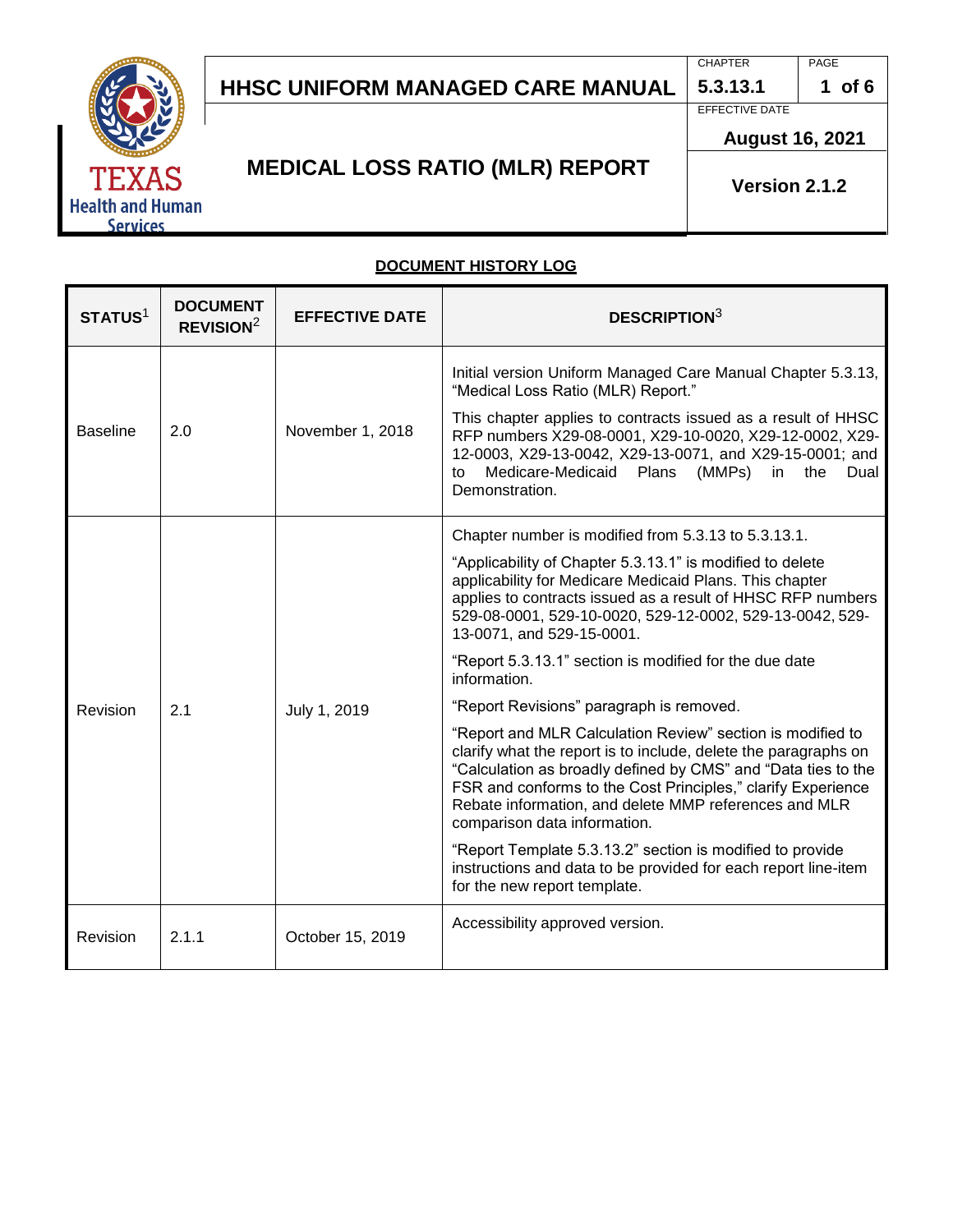CHAPTER

EFFECTIVE DATE

**5.3.13.1**



**MEDICAL LOSS RATIO (MLR) REPORT**

**August 16, 2021**

#### **Version 2.1.2**

**STATUS**<sup>1</sup> **DOCUMENT REVISION<sup>2</sup> EFFECTIVE DATE DESCRIPTION**<sup>3</sup> Revision 2.2 August 16, 2021 Revised section titled, "Applicability of 5.3.13.1" by removing language stating, "or Medical Transportation Organizations." Also added language to the section clarifying Nonemergency Medical Transportation Services are included effective August 1, 2021 for reporting transactions occurring on or after September 1, 2020 per the implementation of HB 1576, 86<sup>th</sup> Legislature. Added section titled, "Attestation." section.

**<sup>1</sup>** Status should be represented as "Baseline" for initial issuances, "Revision" for changes to the Baseline version, and "Cancellation" for withdrawn versions.

<sup>2</sup> Revisions should be numbered in accordance according to the version of the issuance and sequential numbering of the revision e.g., "1.2" refers to the first version of the document and the second revision.

 $3$  Brief description of the changes to the document made in the revision.

PAGE **2 of 6**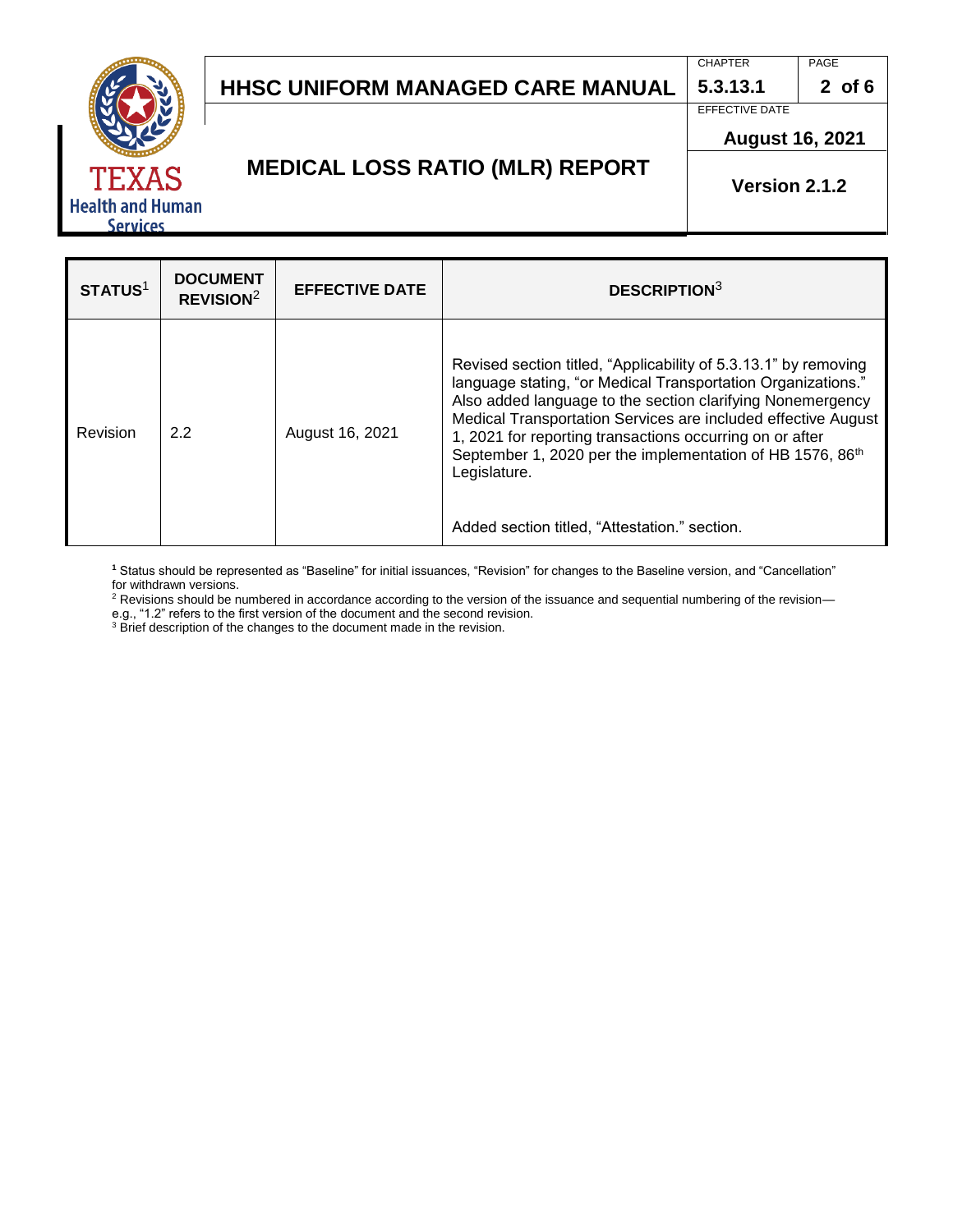**CHAPTER 5.3.13.1**

EFFECTIVE DATE



**MEDICAL LOSS RATIO (MLR) REPORT**

**August 16, 2021**

PAGE

**3 of 6**

**Version 2.1.2**

# **Applicability of Chapter 5.3.13.1**

This chapter applies to each Managed Care Organization (MCO) that contracts with HHSC to provide services in STAR, STAR+PLUS, CHIP, STAR Kids, or STAR Health. This chapter specifically does not apply to Dental Contractors. In accordance with the implementation of HB 1576, 86th Legislature; the requirements of this chapter also apply to NonEmergency Medical Transportation (NEMT) activities effective August 1, 2021, for reporting transactions occurring on or after September 1, 2020, with the exclusion of CHIP, as NEMT activities are not provided by CHIP. The term MCO includes health maintenance organizations, exclusive provider organizations, insurers, and any other entities licensed or approved by the Texas Department of Insurance.

# **Report 5.3.13.1**

Each MCO must submit a medical loss ratio (MLR) report in accordance with 42 CFR § 438.8 and in conformance with this chapter. The MLR report (Report), along with the 334-day FSR, must be submitted annually to HHSC in accordance to HHSC's UMCM Chapter 5.0.1 Deliverable Requirements Matrix. The first Report due under this chapter shall include the results of State Fiscal Year (SFY) 2018 and will be due to HHSC on August 31, 2019.

# **Report and MLR Calculation Overview**

The Report expresses the ratio of MCO incurred claims, including quality improvement expenditures and fraud prevention activities, to premium payments received, adjusted for Federal, State, and local taxes and licensing and regulatory fees. For each completed SFY, the Report collects data regarding certain medical expenses incurred by the MCO, along with some related expenses and adjustments, which in total are compiled into a "numerator." Per CMS rules, some of the amounts included in the adjusted medical expenses are not actual direct beneficiary services. The Report also collects data regarding certain premium payments made to the MCO, along with certain related amounts and adjustments, which in total are compiled into a "denominator." The defined numerator is then divided by the defined denominator, and a ratio is calculated, which may then be further adjusted. This final ratio is the MLR. This ratio or percentage may be expressed as a simple number, whereby, for example, a ratio of 0.85, or 85%, may be expressed simply as an MLR of 85. Additional digits may be used; for example, a MLR of 85.1.

**Calculation on a post-Experience Rebate basis.** MLR results will be reported on a post-Experience Rebate basis. This means that the Experience Rebate, if any, will be part of the calculation; an Experience Rebate reduces the total amount of premiums in the capitation.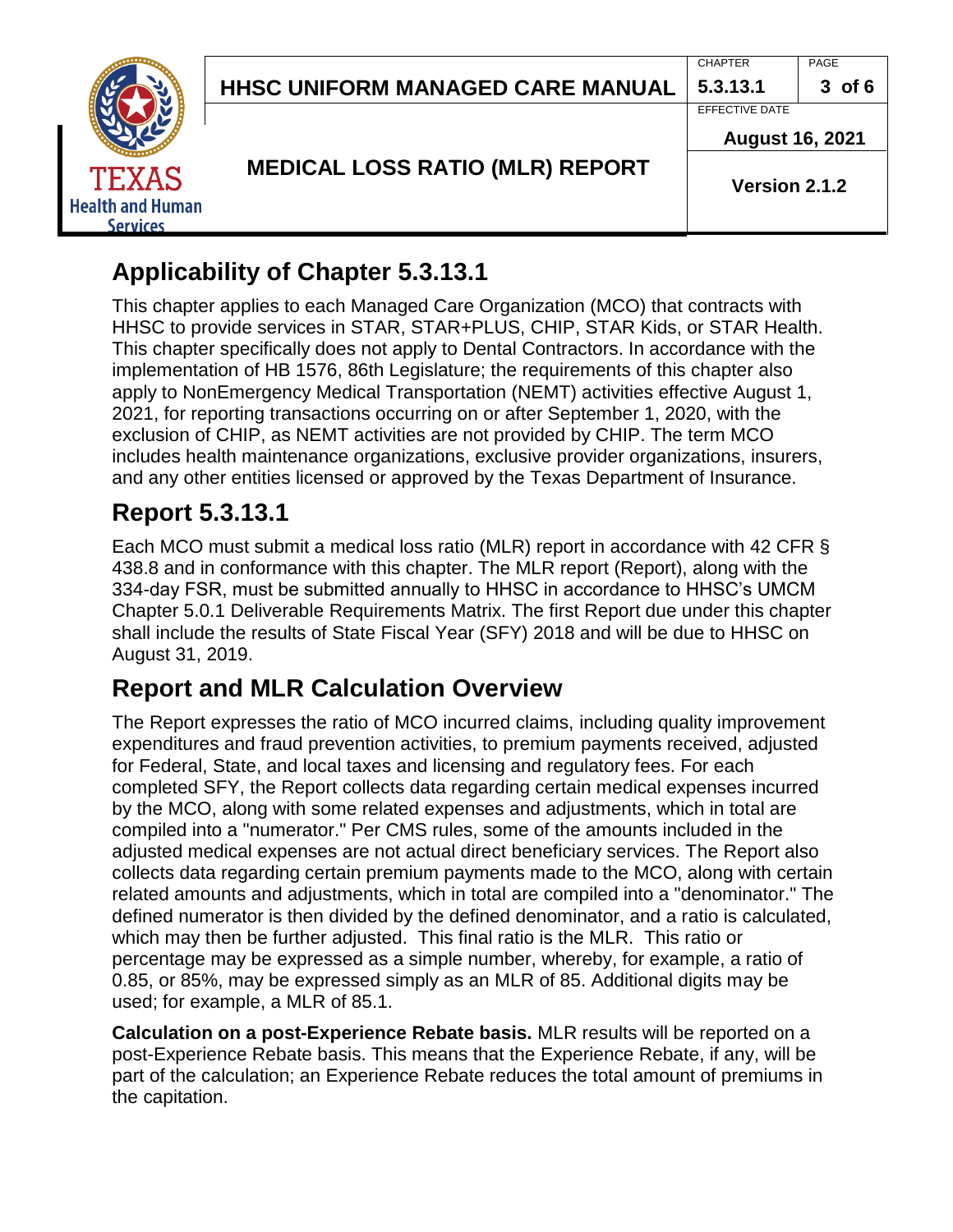#### CHAPTER **5.3.13.1**

EFFECTIVE DATE



**August 16, 2021**

## **MEDICAL LOSS RATIO (MLR) REPORT**

**Version 2.1.2**

*Implications of capitation withholds, at-risk premiums, liquidated damages, interest assessments, and similar items.* Any withholds or at-risk amounts will be treated in the MLR calculation as though they were paid in full by HHSC and retained by the MCO. Liquidated damages and HHSC interest assessments, if any, are unallowable costs under the Cost Principles and are neither medical expenses nor premium payments. As such, they will not be included in the MLR calculation.

### *Implications of the Administrative Expense Cap and Reinsurance Cap.*

Administrative Expense Cap will only indirectly impact the report, rather than directly, via the Cap's possible impact on the amount of Experience Rebate payable.Any reinsurance amounts deemed unallowable via the Reinsurance Cap may impact the Report.

**Consolidation.** If an MCO contracts with HHSC under more than one legal name, then the MCO must complete a consolidated Report including all such legal entities, across all MCO Programs and Service Areas.

*Implications of results.* While there may be target MLR levels to achieve, there is no monetary impact, such as rebates, awards, or recoupments, associated with the MLR level attained for a given SFY by a given MCO. HHSC assesses a monetary impact instead via the Experience Rebate methodology, which serves a similar purpose.

# **Report Template 5.3.13.2**

HHSC developed a report template based on the requirements described in 42 CFR § 438.8, Medical loss ratio (MLR) standards, in particular §438.8(b), (d)-(h), (k), (m)-(n), and can be found in UMCM Chapter 5.3.13.2. The template has five separate components briefly described below; however, 42 CFR §438.8 contains the complete listing of items to be considered in the calculation, specifically for the numerator and denominator. Certain line-items in the template may pull from other pre-existing FSR line-items, others may reconcile to certain existing FSR line-items, and a few line-items may have no tie to other FSR line-items. Report line-items will include data such as the following:

### **1 Number of Member Months**

### **2 Medical Loss Ratio Numerator**

2.1 Total incurred claims dollars including Pharmacy but excluding Quality Improvement which is reported on a separate line (see 2.3 below). For clarification on the claims to include, refer to 42 CFR §438.8(e)(2)(i).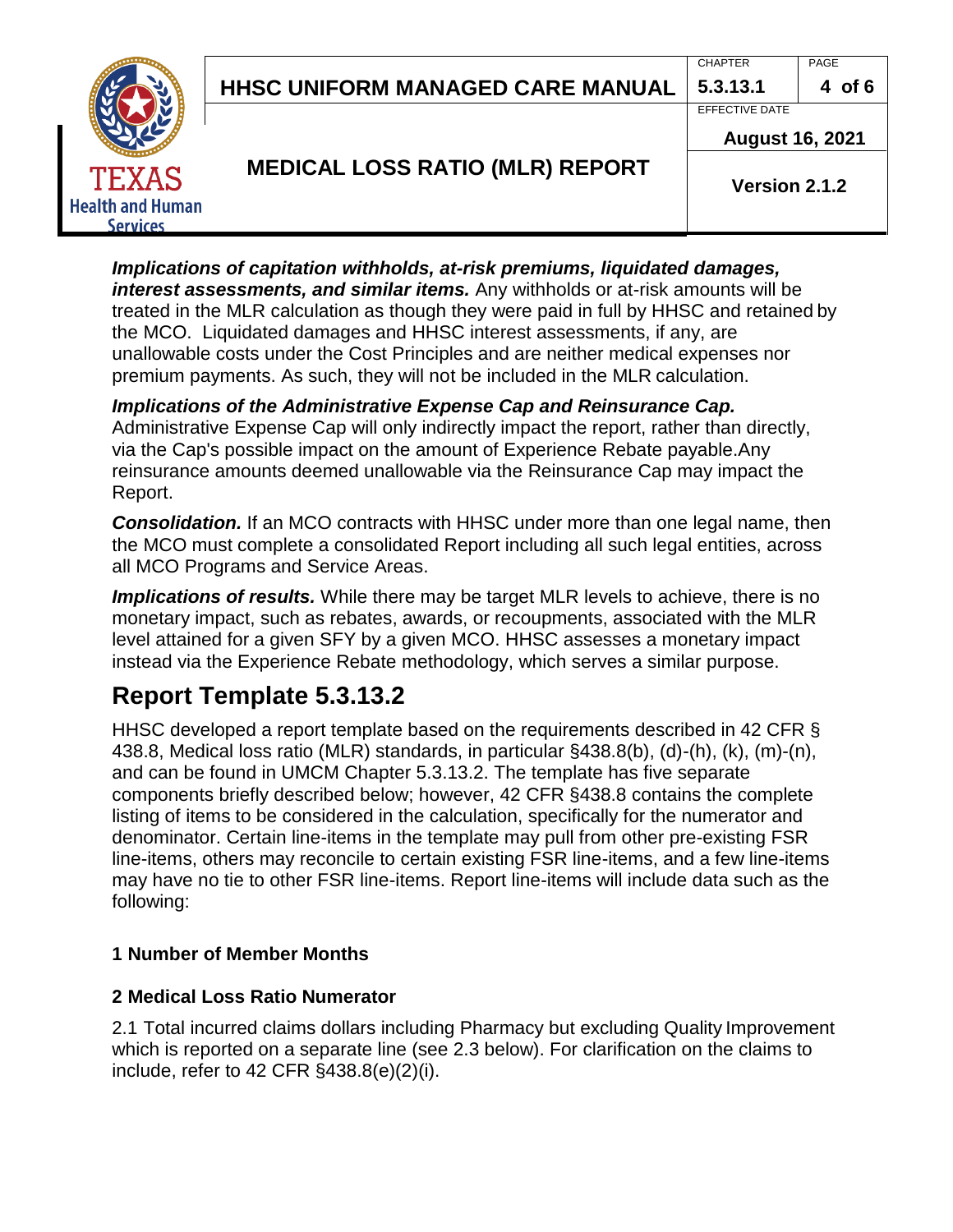CHAPTER **5.3.13.1**

EFFECTIVE DATE



**MEDICAL LOSS RATIO (MLR) REPORT**

**August 16, 2021**

**Version 2.1.2**

2.2 Adjustments to Incurred Claims – adjustments must only be included or populated to the extent that they (1) conform to the CFR and (2) are not included in 2.1 above. Refer to 42 CFR §438.8(e)(2)(ii-vi).

2.3 Certain expenditures on quality improvement activities. Refer to 42 CFR §438.8(e)(3).

2.4 Expenditures related to fraud prevention activities. Expenditures under this section do not include fraud reduction efforts. Refer to 42 CFR §438.8(e)(4).

### **3 Medical Loss Ratio Denominator.**

3.1 Gross Revenues – premium revenue which includes state capitation payments, state-developed one-time payments, and other payments. Refer to 42 CFR §438.8(f)(2).

3.2 Federal, State, and local taxes and licensing and regulatory fees – Refer to 42 CFR §438.8(f)(3).

3.3 Experience Rebate, if any – such amounts are deemed to be a return of theState's portion of profit share and, as such, would lower the amount of reported premium revenue. Experience Rebate amounts incorporated in the calculation would be those generated by the operating results of the year being reported.

3.4 Any other CFR-specific adjustments not reported in 3.1 above. Refer to 42 CFR §438.8(f)(2).

**4 Calculated Medical Loss Ratio (MLR)** – the ratio of the numerator to the denominator.

**5 Adjustments to the Medical Loss Ratio (MLR)** – a creditability adjustment may be added to the calculated MLR if the MLR reporting year experience is partially credible. This would only be applicable to certain narrowly defined small-population situations; the MCO would demonstrate how it qualifies for such an adjustment, how it calculated the adjustment, and why that calculation is appropriate. This is not an actual cost and, therefore, will not tie to the FSRs. Refer to 42 CFR §438.8(h).

**6 Adjusted Medical Loss Ratio (MLR)** – the sum of the calculated MLR from item four and the adjustment in item five above.

# **Attestation**

The MCO must complete and submit an attestation form with each MLR Report submitted to HHSC as provided in the HHSC's UMCM Chapter 5.3.13.2 Medical Loss

PAGE **5 of 6**